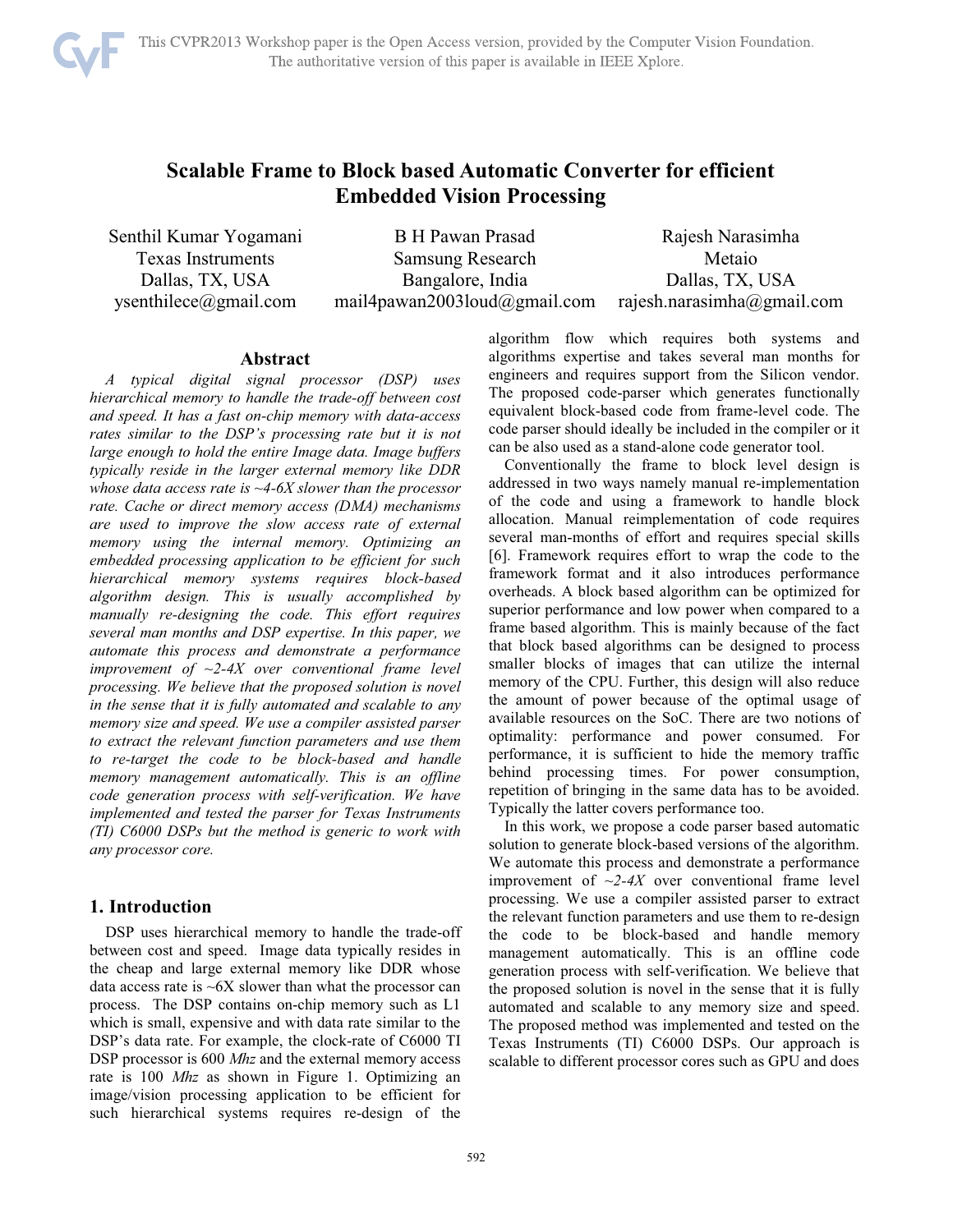

Figure 1: Illustration of Hierarchical Memory in a TI C6000 DSP Processor<sup>[2]</sup>

not require source code modification of the algorithm nor does it introduce overheads.

Ko *et al* model block-based DSP systems in [1] and discuss automated buffer management in [8] in the context of architecture/tools exploration and not in context of code generation. The reference guide [3] is a documentation of a commercial product which addresses a similar problem. It uses manual parameterization and wrapping of APIs. The details of the implementation are not disclosed in the reference guide [3]. In comparison the proposed method attempts to automate parameterization and does not require wrapping of APIs.

Section 2 introduces the background of the problem and discusses relevant concepts. Section 3 provides the problem description, proposed solution and performance improvements. In Section 4, we discuss a specific use case namely Canny Edge Detection and provide practical sizes of buffer involved in real application.

#### **2. Background**

In this section, we provide a description of hierarchical memory systems and discuss the concept of ping-pong buffering.

#### **2.1. Hierarchical memory in Embedded Systems**

A "memory hierarchy" in computer storage distinguishes each level in the "hierarchy" by speed, size and cost of memory. For example, in Figure 1, the clockrate of C6000 TI DSP processor is 600 *Mhz*. The internal memory (on-chip memory) access rates are 600 *Mhz* (L1) and 300 *Mhz* (L2) respectively whereas the external memory access rate is 100 *Mhz*. Internal memories are faster and smaller in physical size but expensive whereas the external memory is cheaper but larger in physical size and lower in speed.



Figure 2: Ping-Pong Buffering. 1. External memory to internal memory data transfer, 2.DSP processing data from input and writing to the output and 3. Internal memory to external memory data transfer.

In this paper, we focus on systems having internal memories that are addressable (not just a cache) which is not possible on ARM cores and external memories. Most of the current generation embedded DSPs fall under this category. Fig 1 shows the memory hierarchy in TI DSP [2].

#### **2.2 Ping-Pong Buffering**

Ping-Pong buffering is a programming technique that uses two buffers to speed up a computer that can overlap I/O with processing. Data in one buffer is being processed while the next set of data is read into the other buffer using a separate engine called the DMA. In streaming media applications, the data in one buffer is being sent to the sound card and/or display adapter, while the other buffer is being filled with more data from the source (Internet, local server, etc.). When video is displayed on screen, the data in one buffer is being filled while the data in the other is being displayed. Full-motion video is speeded up when the function of moving the data between buffers is implemented in a hardware circuit rather than being performed by software. In one instance, the DSP is controlling the input ping buffer and after processing the data writes into the output ping buffer. In parallel, the data from external memory is read into the input pong and simultaneously data is written into external memory from the output pong using the DMA controller. In the next instance the ping and pong buffer exchange their roles. This process is depicted in Figure 2.

Input and output data traffic can be skewed due to the difference in buffer sizes and dedicated DMA channels are used for transferring data as shown in Figure 2. The data involving DMA channels leads to significant power consumption relative to internal memory accesses. Power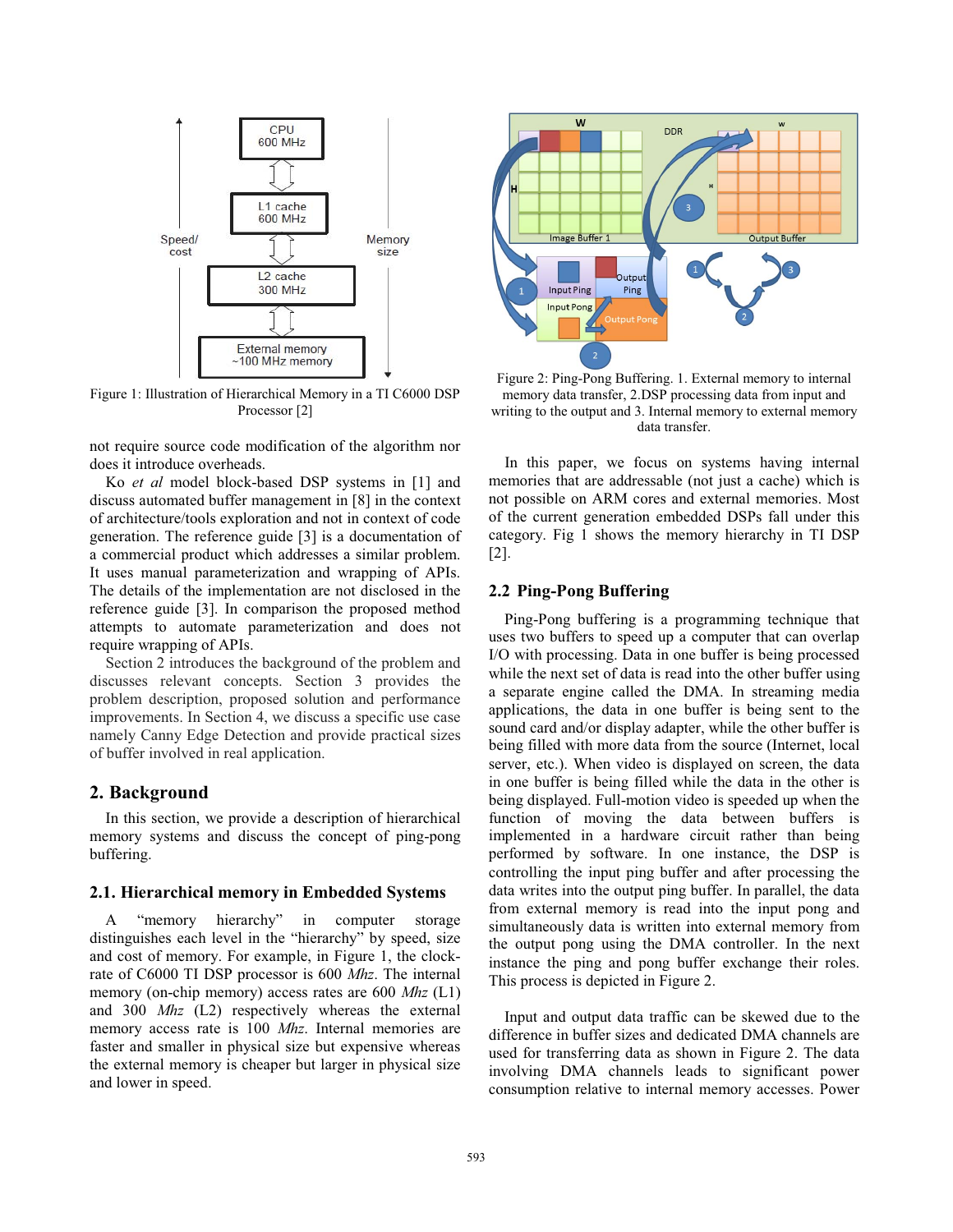consumption can be minimized by bringing in sufficient data that can be processed and executing as many kernels processing as possible. This process of making use of multiple kernels at the block level is called chaining which is discussed in the later section.

# **3. Proposed Solution**

In this section, we describe the problem and explain the parameters involved for automatic conversion. The required parameters are extracted from the data-flow graph generated by the compiler. From the parameters, we illustrate how the block-based version of the code is generated and performance benchmarks are shown to illustrate the improvements.

# **3.1. Problem Description**

**Input/output to the Tool:** Input to the tool is an Image processing application consisting of a set of kernels operating on an Image frame. Output is an equivalent Block-based version generated from the input which is optimized in terms of performance and power dissipation. The generated code contains prolog and steady-state code. Steady-state code assumes previous set of inputs are available. For the first iteration, the input buffers are empty and there is no re-use. This step is called prolog.

**System Parameters:** These parameters are hardware (HW) dependent factors which can be encoded in the tool or it might be already encoded in a HW specific compiler. They correspond to processor clock rate, internal memory size, external memory size and DMA data transfer rate.

**Kernel Parameters:** These parameters are specific to each Image processing function. Kernel block size refers to the size of the window size required for generating one output pixel. It is the most important parameter based on which the internal buffer sizes are determined. The other buffer size parameters are input buffer size which captures the number and size of the input buffers and output buffer size which captures the number and size of the output buffers. The last attribute is a flag to denote whether the function is block-based or not.

# **3.1. Compiler assisted Code Parser for extraction of Kernel Parameters**

In this section, we describe the methodology to extract the kernel parameters for each kernel present in the image processing application. An optimizing compiler analyzes each kernel and builds a data flow graph (DFG). A simple data flow graph for a dot product kernel is shown in Figure 4. It consists of two inputs that are loaded into internal memory, followed by multiplication and accumulation



**Figure 3**: Data-Flow Graph (DFG) generated by TI C6000 compiler

operations. A typical DSP compiler generates software pipeline information using which the DFG data structure is generated. Graphical representation of this DFG is shown in Figure 3.

From the DFG, the appropriate input and output pointers and their sizes can be inferred in a straight forward manner. The source nodes form the inputs and the sink nodes form the output. To find the kernel size we make following assumptions. Kernel size is assumed to be small and their corresponding loops are collapsed so that two nested loops are obtained for traversing rows and columns or a merged version with one single loop. Next, all the input pointer offsets corresponding to one output pixel is collected. The vertical and horizontal lengths of the offsets provide the kernel size parameter. For example, the offsets of a 3x3 Sobel filter are 0, 1, 2, *w, w+2, 2<sup>\*</sup>w*.  $2*_{w+1}$ ,  $2*_{w+2}$  (where *w* is the width of the image). The vertical and horizontal lengths are 3 and 3 respectively which correspond to the kernel parameter.

Finally the characteristic of a particular kernel being block based or non block based is determined by the pointer increment used by the DFG. If the pointer increments are bounded constants, then the kernel is considered to be block based, otherwise it is considered as non block based. Once all the kernel parameters for each kernel are extracted, the frame level image processing application is converted to block level application kernel in a sequential manner. This is followed by validation for bit exactness for each kernel. Optionally the user can also add these parameters are pragmas to assist the code parser.

## **3.2. Local Optimization – One Kernel Approach**

The simplest approach to convert a frame based image processing application to a block based application is to convert each kernel one at a time without chaining the consecutive kernels together. This approach does not have any data dependency acros s multiple kernels in the application. We call this approach as the local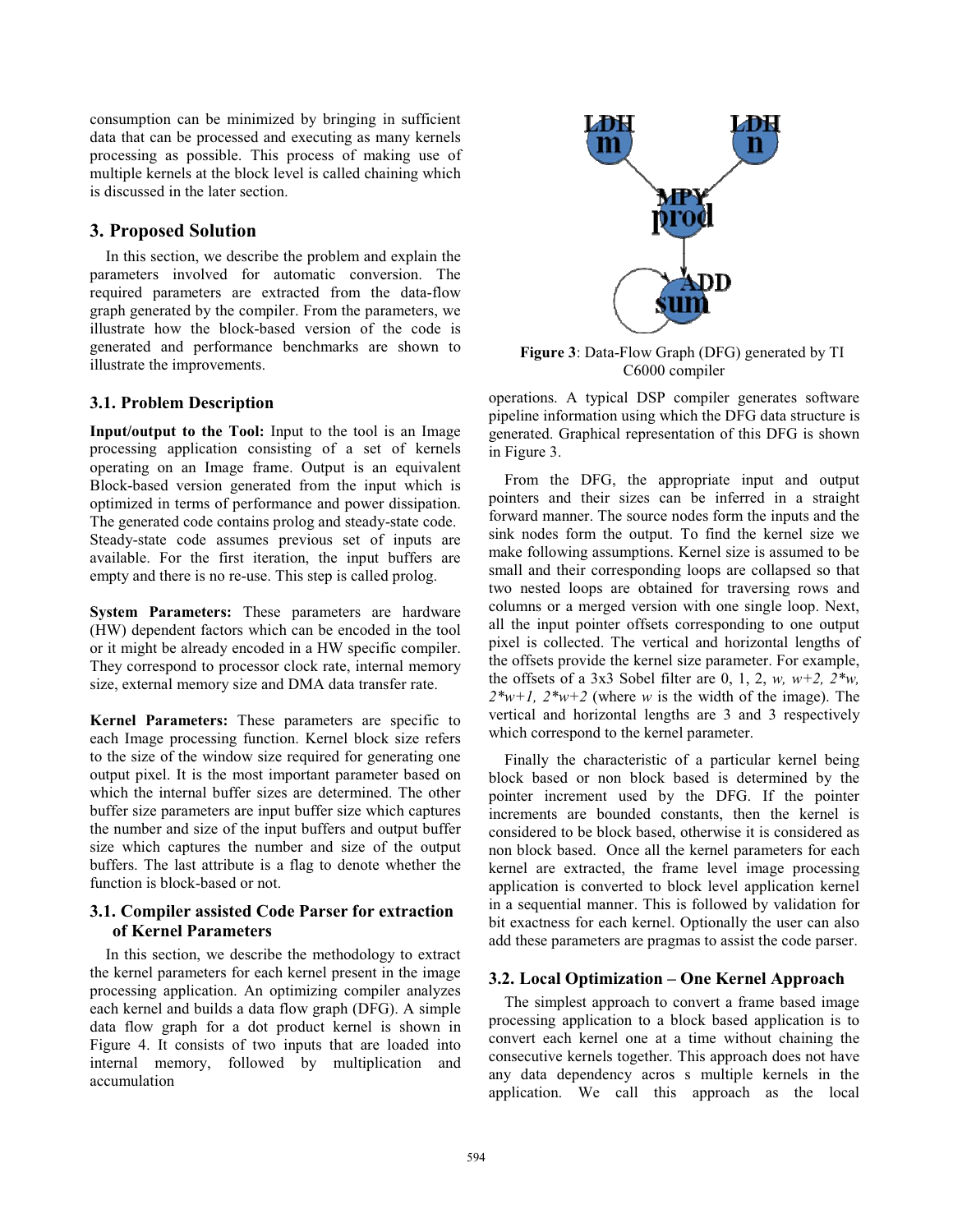optimization approach where the performance is optimized locally specific to individual kernels.

To aid the understanding of the discussion in the next few sections, let us first define two terminologies namely compute bound and data bound. A particular kernel is considered to be compute bound if the processing time on the CPU is much larger compared to the data transfer times of the DMA engine to bring data from external DDR memory into internal CPU memory (L1/L2). Otherwise, the kernel is considered to I/O bound. The primary goal during the optimization of any image processing application is to make the application compute bound.

Given the kernel and the relevant kernel parameters such as input and output buffer sizes, kernel block size, block based characteristic, we first try to compute the remaining memory parameters namely compute time and data transfer time that is very crucial to achieve the compute bound criteria for the kernel under consideration. The compute time for a kernel can be calculated using a cycle accurate device simulator that models without any memory overheads for that kernel. The data transfer times can be inferred from the platform support package and the buffer sizes. To provide a simple example, let us consider a simple Sobel 3x3 edge filter kernel. The input buffer size is say 640x480 and the output buffer size is 640x478. This means that given 10 lines of input, the filter generated 8 lines of output with a shrinking factor of 2. The shrinking factor gives the difference between the input and the output lines. If the time taken to process these 10 lines input is say 100 cycles and the time taken for the DMA to copy 10 lines of data from external DDR to internal L1/L2 is 200 cycles, then the operation is I/O bound. Hence the compiler parser reiterates by bringing in a larger block of input data (say 20 lines). The compute time for this block of 20 lines to generate 18 lines of output is say 150 cycles and the data transfer time for 20 lines of input is say 250 cycles, then unfortunately the kernel is still I/O bound. The code parser again reiterates with larger blocks of data in steps to converge on a solution such that the kernel under consideration is compute bound.

 Finally, the each frame level kernel is replaced with an equivalent block level kernel. The input image is split into smaller block of data, the optimum size of which is calculated at convergence to achieve compute bound operation. Block accesses are performed by the CPU using memory copy (memcpy) function to copy data from external memory to internal memory. Later the memcpy functions are replaced by equivalent DMA APIs with ping/pong buffering. The local optimization is summarized in Figure 4 in which the chaining of kernels (Global optimization) is absent. The trivial extension to this local optimization approach is to perform global optimization of all kernels present in the application. This is discussed in the next section.



Figure 4: High Level Block Diagram of the code generation process

#### **3.3. Global Optimization – Chaining of Kernels**

Some frameworks try to reconstruct a dependency graph across kernels and build a graph and then exploit the parallelism. These approaches are useful for heterogeneous multi-core parallelization, but the same has limitations for single core algorithm acceleration. The implementation explicitly defines a linear sequence of kernels and chaining is defined as the partition of the whole set into subsets which will be executed with one DMA transfer.

A greedy approach is used to chain several kernels especially the ones which are bottlenecked by datatransfer. Finally the set of kernels is split into ordered disjoint sets which would be executed together on one access to the memory. As this process is offline and the set of kernels is typically small, finding an optimal partition using all possible combinations is feasible.

The algorithm to chain kernels is explained below. Because of the offline nature of the problem and small cardinality of kernels, a brute force approach is followed. The complete methodology of code generation process is summarized in Figure 4 and the flow graph of the algorithm is shown in Figure 5.

# **Algorithm:**

**Step 1:** Determine Kernel parameters and memory parameters for each kernel in the application. This is obtained from the code parser and the cycle accurate simulator

**Step 2:** If the kernel *x* already *chained* go to Step 10 otherwise go to Step 3

**Step 3:** If the kernel *x* is *block based*, then go to Step 4, otherwise disable *chaining* of this kernel and go to Step 2 for testing the next kernel

**Step 4:** If the kernel *x* is *I/O bound*, then go to Step 8, otherwise go to Step 5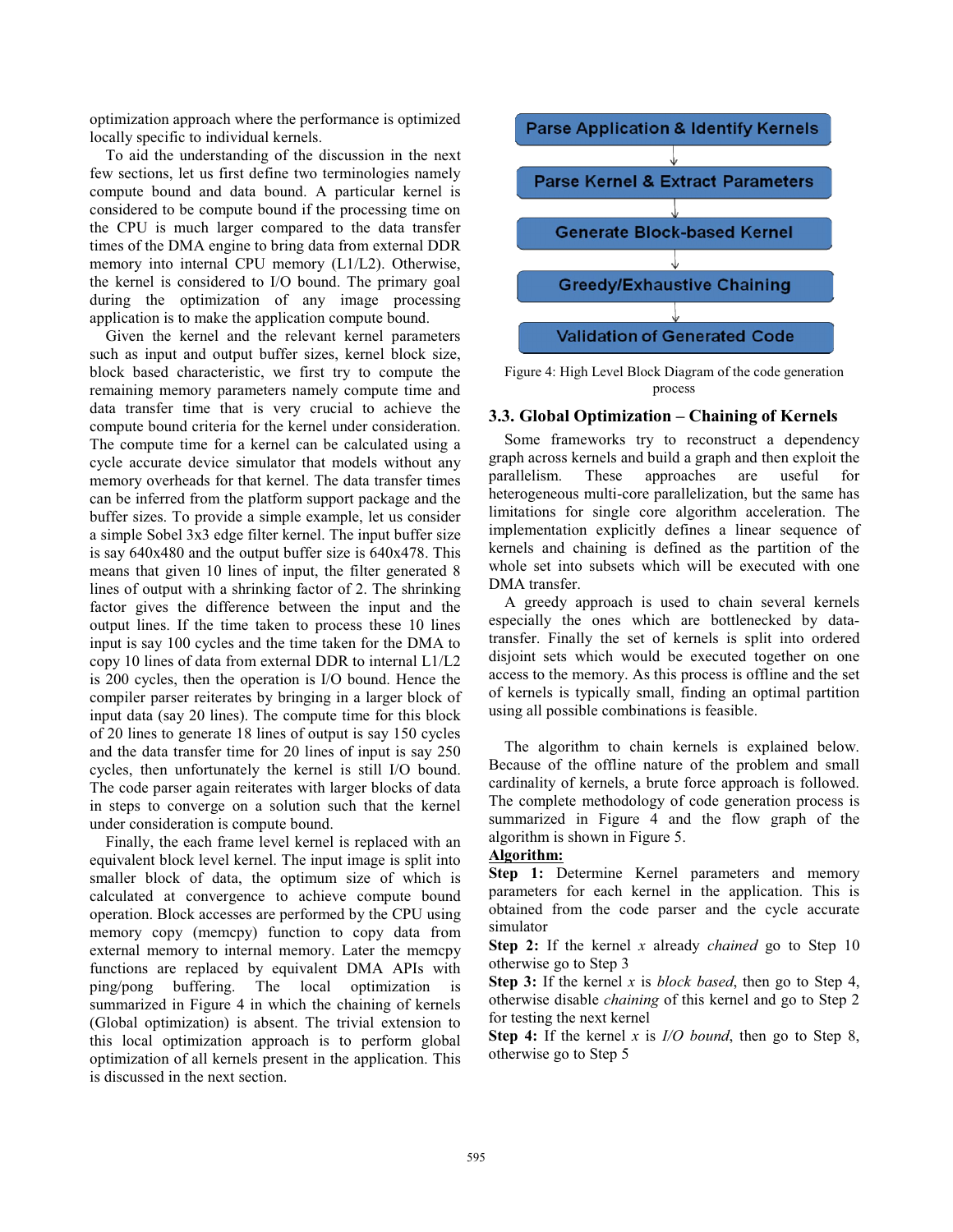

**Figure 5**: Flow diagram of the Algorithm

**Step 5:** Chain kernels *x* and *x-1* and name the new kernel as *x* and re-compute the kernel parameters and memory parameters

**Step 6:** If the new kernel *x* is *I/O bound* then go to Step 8, otherwise go to Step 7

**Step 7:** If all the kernels are exhausted, go to Step 10, otherwise go to Step 2

**Step 8:** Chain kernels *x* and *x-1* and re-compute all parameters and determine whether this new *chained* kernel is compute bound or *I/O bound*. If *compute bound*, go to Step 5 for testing next kernel, otherwise go to Step 9

**Step 9:** Chain kernels *x* and *x+1* and recompute all parameters and determine whether this new chained kernel is *compute bound* or *I/O bound*. If *compute bound*, go to Step 5 for testing next kernel, otherwise go to Step 10

**Step 10:** Repeat chaining of successive kernels until all the kernels are exhausted. If a schedule is obtained, then update the parameters and go to Step 2 for testing the remaining kernels, otherwise go to Step 11

**Step 11:** Validate the generated code for bit exactness and publish results

### **3.4. Determining Buffer Sizes**

Consider *K* kernels with shrinking factors  $S = \{s_1, s_2, s_3, \dots s_k\}$ , where  $s_i$  is a positive integer. The shrinking factor is the difference between the number of lines on the input and the number of lines on the output. The shrinking factor aids in data reuse across multiple iterations of the kernels, thereby reducing the amount of data needed to be transferred from external memory to internal memory. Let the number of lines in the internal local memory be *M*, where each line can be considered to

be of *N* pixels length. *M* can be calculated as  $M = \sum_{k=1}^{k}$ = = *k i*  $M = \sum s_i$ 1 .

Let the kernel computation time of  $K$  kernels be  $C = \{c_1, c_2, c_3, \ldots, c_k\}$ , and the data transfer times for these kernels be  $D = \{d_1, d_2, d_3, \ldots, d_k\}$ . Hence, a kernel  $k_1$  is chained with kernel  $k_2$  when  $c_1 < d_1$  and  $(c_1+c_2) < (d_1+d_2)$ , under the condition that chaining  $k_2$  and  $k_3$  is not providing significant improvement. Once the kernels  $k_1$  and  $k_2$  are chained together,  $k_1$  and  $k_2$  are treated as a single kernel and the data transfer time is reduced from  $(d_1 + d_2)$  to  $d_1$  and the same algorithm is repeated for the remaining kernels. This way an optimal chaining is reached to achieve best possible performance. More details of the algorithm are discussed in Algorithm 1 and the block diagram is provided in Figure 4. The number of lines *L* that can be processed in one iteration when kernels  $\{k_1, k_2, k_3, \ldots, k_k\}$  are chained together is calculated using the following relation.

$$
\sum_{i=1}^{k} (w_i l_i + L) + 2 * (L + 1) = I - S \tag{1}
$$

where  $w_i$  = weighting factor that depends on element size,  $l_i$  = kernel block size of kernel *i*,

 $L =$  number of minimum lines that should be processed to achieve maximum optimization

 $I =$  available internal memory on *CPU* ( $L1/L2$ ) in bytes  $S =$  scratch pad memory required for state variables, look

up tables, etc in bytes

### **4. Case Study – Canny Edge Detection**

Canny edge detection comprises of 4 steps namely Gaussian smoothing, gradient filtering, non-maxima suppression and edge relaxation. The tool determines that edge relaxation is not a block-based function and is ignored. Appropriate kernel parameters from the other three functions are parsed and suitable buffers are allocated as shown in Figure 6. As part of Prolog all the listed buffers are filled with the output data and in steady state, each step provides equal number of output lines. As illustrated in Figure 5, we show one line of output being produced. From the seven lines of input, we obtain five lines of Gaussian smoothed output, three lines of Gradient filtered output and one line of non-maximum suppressed output.

For the computation of a new output line, we discard the first line, re-use the remaining lines and bring in a new line. This can be efficiently implemented using a circular buffer. Some processors support circular addressing in HW, otherwise it can be implemented easily using modulo arithmetic addressing. Ping-pong buffers are used only for the first input buffer and the las t output buffer.

Based on the equation 1, the number of lines to be brought into internal memory is calculated. Once this is calculated, the appropriate buffers are allocated in the